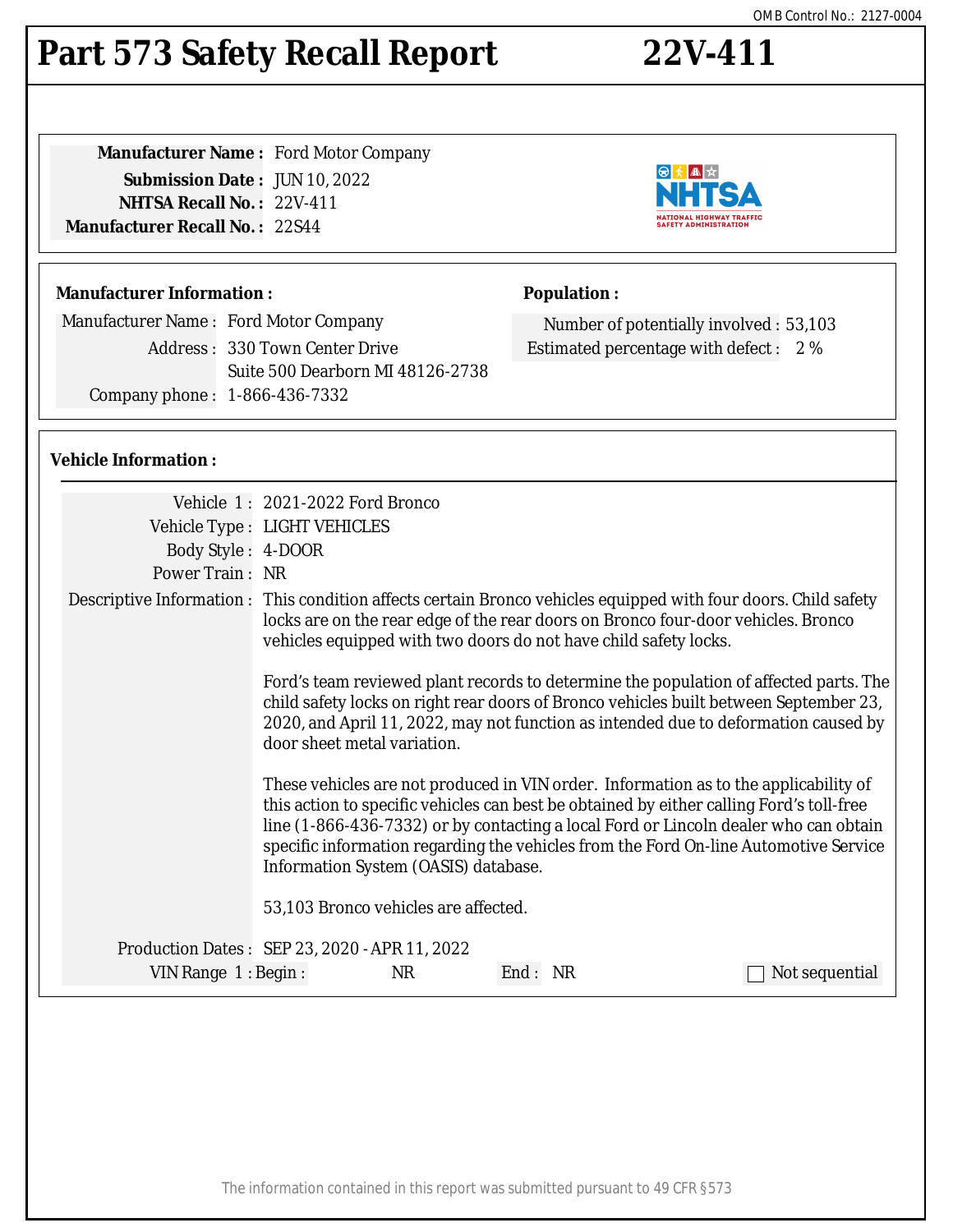## **Description of Defect :**

|                                                              | Description of the Defect: The right-hand rear door may be opened from the inside of the vehicle when<br>the child safety lock is in the "ON" position. Proper function of the child safety<br>lock prevents opening of the rear door from inside the vehicle with the child<br>safety lock "ON."       |
|--------------------------------------------------------------|---------------------------------------------------------------------------------------------------------------------------------------------------------------------------------------------------------------------------------------------------------------------------------------------------------|
| FMVSS 1 : NR                                                 |                                                                                                                                                                                                                                                                                                         |
| FMVSS 2: NR                                                  |                                                                                                                                                                                                                                                                                                         |
|                                                              | Description of the Safety Risk: The rear door may be opened from the inside of the vehicle, despite<br>indication of the child safety lock in the "ON" position, increasing the risk of<br>injury to an unrestrained second row occupant.                                                               |
|                                                              | Description of the Cause: The right-hand rear door latch attachment locations on the door sheet metal<br>may be out of original design specification due a tolerance expansion at the<br>stamping facility, resulting in deformation of the latch housing and frame plate<br>when attached to the door. |
| <b>Identification of Any Warning None</b><br>that can Occur: |                                                                                                                                                                                                                                                                                                         |
|                                                              |                                                                                                                                                                                                                                                                                                         |

#### **Involved Components :**

Component Name 1 : DR ASY RR Component Description : Right Rear Sheet Metal Door Component Part Number : M2DB-S24630-BG

#### **Supplier Identification :**

#### **Component Manufacturer**

Name : Ford Motor Company

- Address : One American Road
	- Dearborn Michigan 48126
- Country : United States

#### **Chronology :**

Chronology is provided as an attachment.

The information contained in this report was submitted pursuant to 49 CFR §573